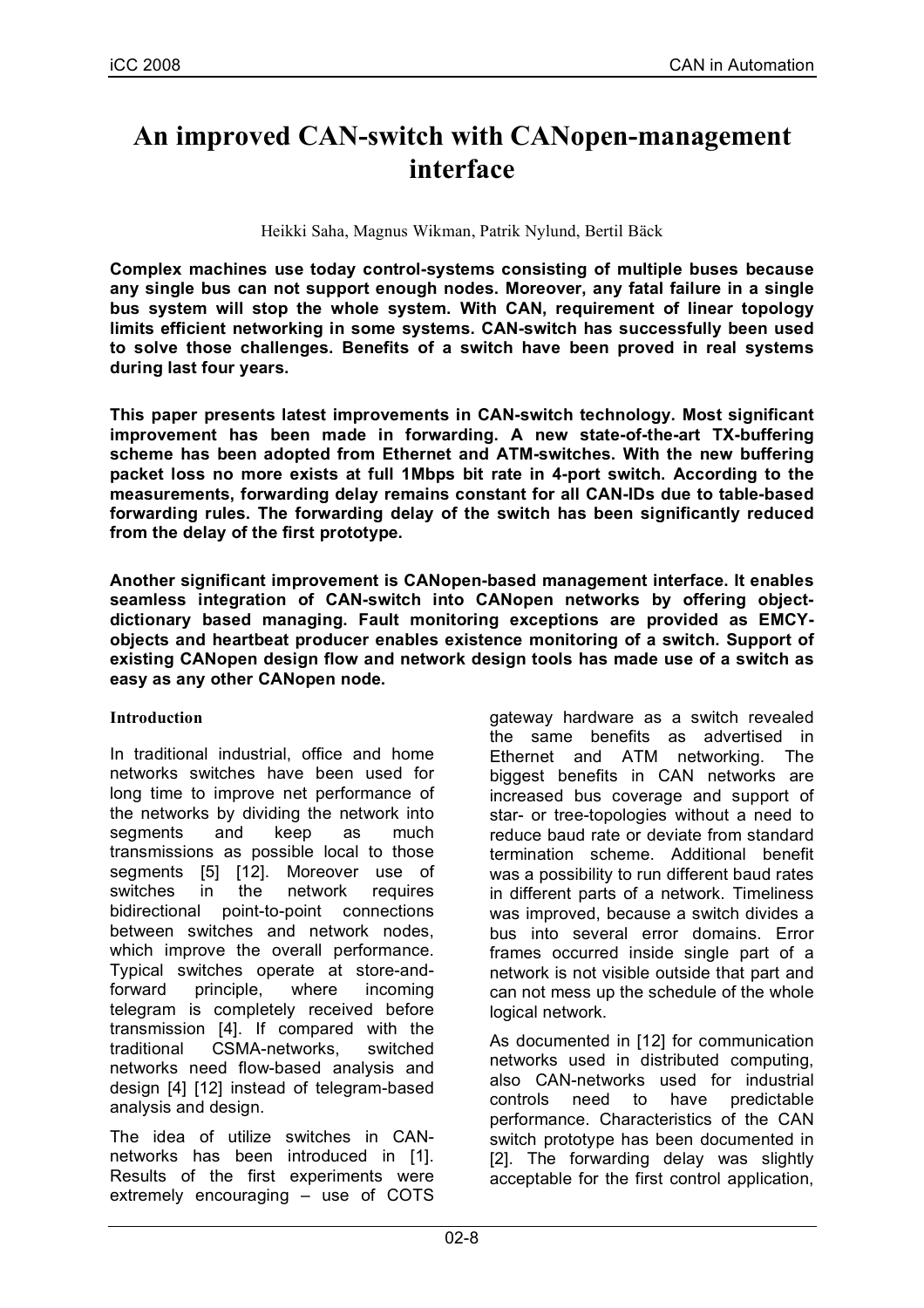but needed to be improved together with small packet loss ratio.

This paper presents the improved switch structure covering switch HW, software forwarding principles and queue structure. Main targets are at least 25% bus load at 1Mbps without lost telegrams and forwarding delay below 1ms for all CAN-IDs independent of forwarding direction. Simultaneously with those improvements, the old ASCII-terminal based management and diagnostics interface was replaced with CANopen implementation to provide standardized, simple and easy to use for management and diagnostics.

### **Switch hardware**

The COTS gateway hardware used in the switch prototyping had high-performance hybrid controller with only one on-chip CAN-controller. Two external CANinterfaces were implemented with SJA1000 stand-alone CAN-controllers, where biggest performance bottleneck was multiplexed host processor interface. Another performance bottleneck was lack of multistage automatic prioritization in transmission buffer, which had to be replaced with software.

A new microcontroller with 5 on-chip CANcontrollers and integrated communication coprocessor was selected to avoid affect of slow external bus interfaces. New onchip CAN-controllers are connected with parallel on-chip memory bus and have 3 stage automatically prioritizing transmission buffers reducing the timeconsuming and performance hungry SW buffer processing.

#### **Improved forwarding**

The first prototype was actually a gateway where filtering and forwarding of incoming telegrams were not fast and reliable enough for switching. According to literature [7], SW-lookup is inefficient and Content-Addressable Memory (CAM) based HW-lookup is used in IP-networks. Because CAM is a complex device [8] [11] and too expensive for cost-sensitive mobile control systems, alternative solution was required.

Fortunately the first applications for CANswitch are CANopen-systems using only 11-bit ID space. It enabled table-based SW filtering and forwarding of incoming telegrams. Route table with only 2048 words is needed. Table-based forwarding gives forwarding delay independent of CAN-ID of the telegram to be forwarded, which was one of the key requirements.

The switch retrieves an entry from the table using CAN-ID of the incoming telegram as an index. Entry structure is presented in Figure 1. After getting the CAN-ID specific entry, source port defines which nibble will be used to determine the target ports. Every nibble consists of boolean flags controlling whether the received telegram will be forwarded to the corresponding target port or not.

| 15                                                                                                                                                     | 12 11 |                  |  |                  | 43 |                  |  |
|--------------------------------------------------------------------------------------------------------------------------------------------------------|-------|------------------|--|------------------|----|------------------|--|
| From                                                                                                                                                   |       | From             |  | From             |    | From             |  |
| CAN <sub>3</sub>                                                                                                                                       |       | CAN <sub>2</sub> |  | CAN <sub>1</sub> |    | CAN <sub>0</sub> |  |
| successive and continued in the continued of the continued of the continued of the continued of the continued of<br>. a po menova menova menova menova |       |                  |  |                  |    |                  |  |
| To                                                                                                                                                     |       | To               |  | To               |    | To               |  |
| CAN <sub>3</sub>                                                                                                                                       |       | CAN <sub>2</sub> |  | CAN <sub>1</sub> |    | CAN <sub>0</sub> |  |

| Figure 1: Route table entry structure |  |
|---------------------------------------|--|

#### **Improved queue structure**

10 different telegrams can be received from and transmitted to single port in the first prototype. There are own buffers for every received telegram, which may cause lost reception events and furthermore lost telegrams. In the new switch, the improved queue structure has been adopted from high-performance ATM switches.

The selected new HW platform is based on high-performance communication coprocessor. Instead of parallel switching network, it offers internal speedup [9]when compared with maximum port speed. According to the [5], local TX and RX buffers are needed to avoid message losses caused by internal service order. CAN-controllers in the selected HW offer 5-stage FIFO-buffer for reception and automatically prioritizating transmission buffer supporting 3 telegrams.

Input buffering has been found to be the most simple [6] [10] [12] but major problem occurs when the first received telegram in the input queue can not be forwarded and that telegram blocks the whole queue [6].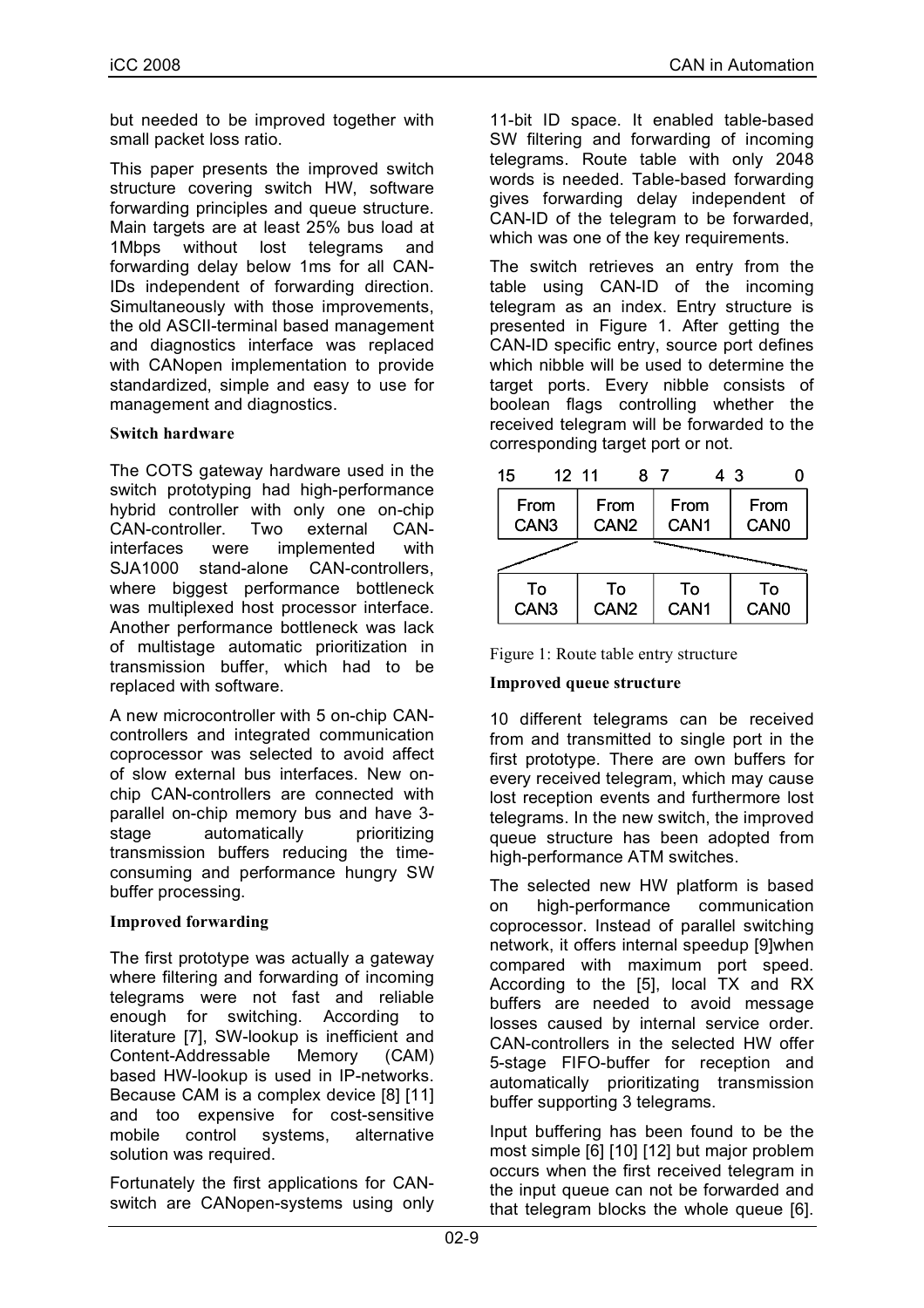It is called head-of-line (HOL) blocking [45] [10] [12] and it reduces the throughput significantly [6]. HOL-blocking can be solved by implementing virtual output queues (VOQ) in every input port [10]. In addition a scheduler is needed for selecting, from which VOQ the next message will be moved into transmission buffer. The major problem of input queuing is complexity. FIFOs are degrading performance [12], which leads to more complex queue structures. Every input port requires an own VOQ [9] [10], which increases total amount of queues. A scheduler is always needed for moving telegrams from input buffers or VOQs to the output ports [6] [9] [10].

Output queuing solves the major problems of input queuing [6]. All received telegrams can be immediately forwarded to output ports and inputs are never blocked. When telegrams can not be transmitted into target bus, only TX queue of the corresponding port will overflow.



Figure 2: Block diagram of the improved CAN switch

The structure of the new switch is presented in Figure 2. Input FIFOs and output buffers are provided by the new HW. Forwarding engine SW reads telegrams from input FIFOs and write them into output SW queues according to the route table. Telegrams are moved from output queues into output buffers, where they are sent to the target buses.

CAN-ID in the CAN-telegram defines priority of a telegram. If more than one telegram is transmitted simultaneously, one with smallest CAN-ID wins the arbitration and remains unchanged. To keep the nature of switched CAN networks in line with standard CAN networks, the same behavior is implemented by HW output buffers. SW-queues operate as FIFOs.

#### **Single-telegram measurements**

The first test phase is to send single telegram from any single port to any another single port. This test gives the minimum possible forwarding delay. The best case delay has been measured with single telegrams, when the target bus is always free and arbitration in the target bus does not cause extra delay.



Figure 3: Best case forwarding delay for single telegram

According to the Figure 3, best case forwarding delay is  $15\mu s$  instead of 135  $\mu s$ measured from the first prototype [2]. Unlike with first prototype, the improved switch offers equal performance for all directions.

#### **System scale test**

Table 1: Forwarding rules for system scale performance test

| Port 0 |       | Port 1    |           | Port 2 |           |
|--------|-------|-----------|-----------|--------|-----------|
| RX     | TX    | <b>RX</b> | <b>TX</b> | RX     | <b>TX</b> |
| 0x1B2  | 0x000 |           | 0x000     | 0x000  | 0x1B2     |
|        | 0x222 | 0x1B3     |           | 0x222  | 0x1B3     |
|        | 0x223 | 0x1B4     |           | 0x223  | 0x1B4     |
|        | 0x224 | 0x1B5     |           | 0x224  | 0x1B5     |
|        | 0x225 | 0x1B6     |           | 0x225  | 0x1B6     |
|        | 0x226 | 0x1B7     |           | 0x226  | 0x1B7     |
|        | 0x227 | 0x1B8     |           | 0x227  | 0x1B8     |
|        | 0x228 | 0x1B9     |           | 0x228  | 0x1B9     |
|        | 0x229 | 0x1BA     |           | 0x229  | 0x1BA     |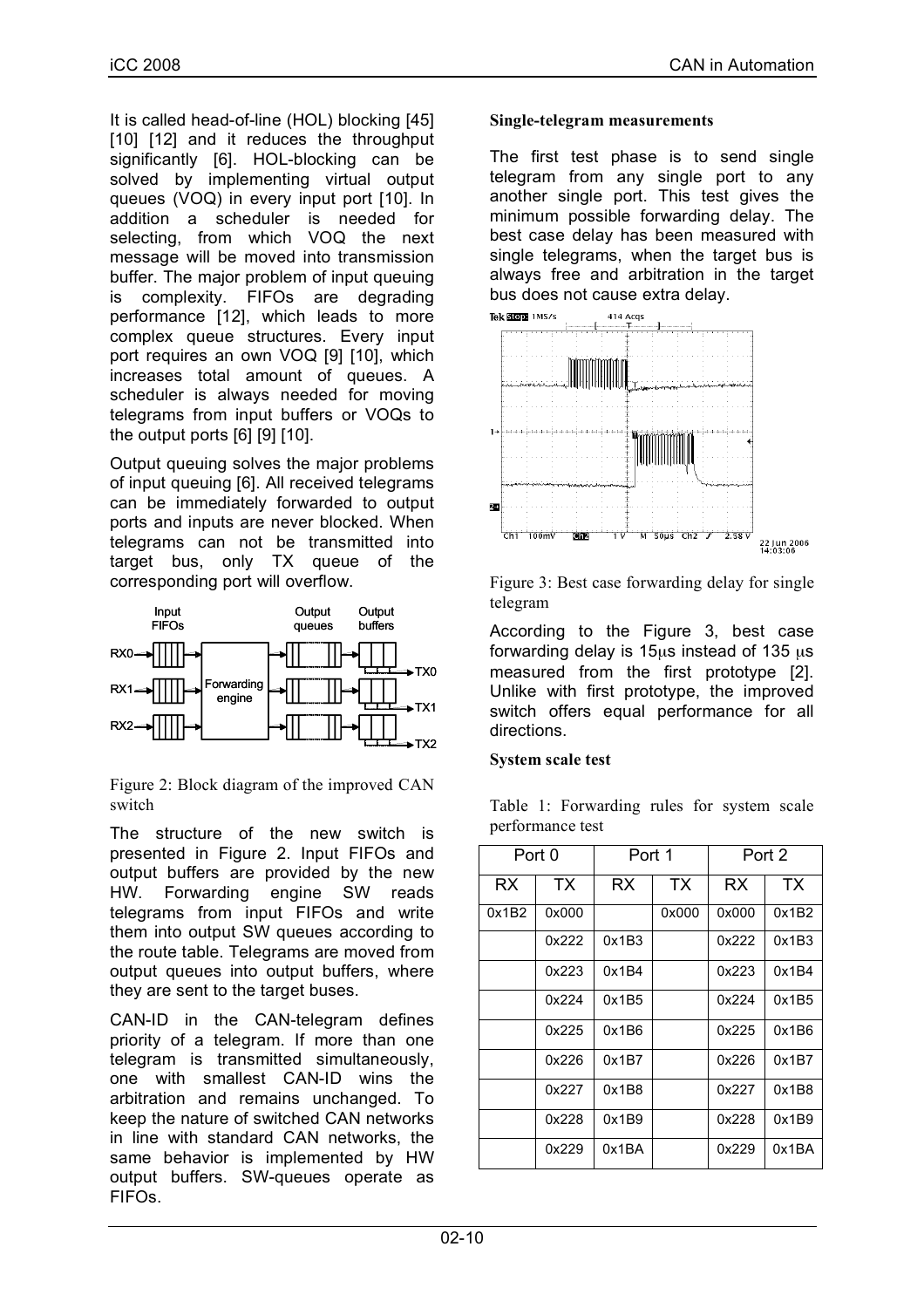To get overall results comparable with results measured form prototype, system level test setup equal to the prototype test [2] has been used. The forwarding rules are presented in Table 1. Port2 operates at 1Mbps and other ports operate at 500kbps. The test setup contains the most essential transmissions from the first target application.



Figure 4: Forwarding delays from 1Mbps Port2 to 500kbps Port0

Port2 to Port0 forwarding delays in Figure 4 show, how fast the improved filtering and forwarding work. The small delay increase between the telegrams with increasing CAN-IDs is caused by transmission delay longer in the slower target bus than reception delay in the faster source bus. Readers shall notice that any higher priority telegram sent in the target bus will increase the delay and therefore generic performance values for all applications can not be given.

The results in Figure 5 show the constant performance independent of direction and CAN-ID. A small difference between delays of 0x222 and 0x1B2 comes from baud rate differences. In Port0 to Port2 forwarding, target bus is faster than source bus and baud rate difference slightly reduces the forwarding delay instead of increasing like in Figure 4 where target bus is slower than source bus.

Like in Figure 5, also in Figure 6 the destination bus is faster than source bus. Forwarding delay does not depend on the CAN-ID, because previously received telegram has been sent completely before receiving the next telegram. The minimum delay equals with the minimum level measured from other directions.



Figure 5: Forwarding delay from 500kbps Port0 to 1Mbps Port2



Figure 6: Forwarding delays from 500kbps Port1 to 1Mbps Port2

The queue improvements have removed the delay variations and improved the maximum forwarding delay from 1.7ms down to 200µs, which is a lot below the target. According to the results, arbitration can cause much more delay to the transmission than single CAN switch.

## **Stability**

Long-term stability has been tested by transmitting bursts of 8 telegrams at fixed 10ms interval into 3 ports. In single burst, telegrams have been transmitted with minimum interframe space to stress test the queues. All received telegrams were forwarded to other two ports to simulate normal CAN bus. The resulting average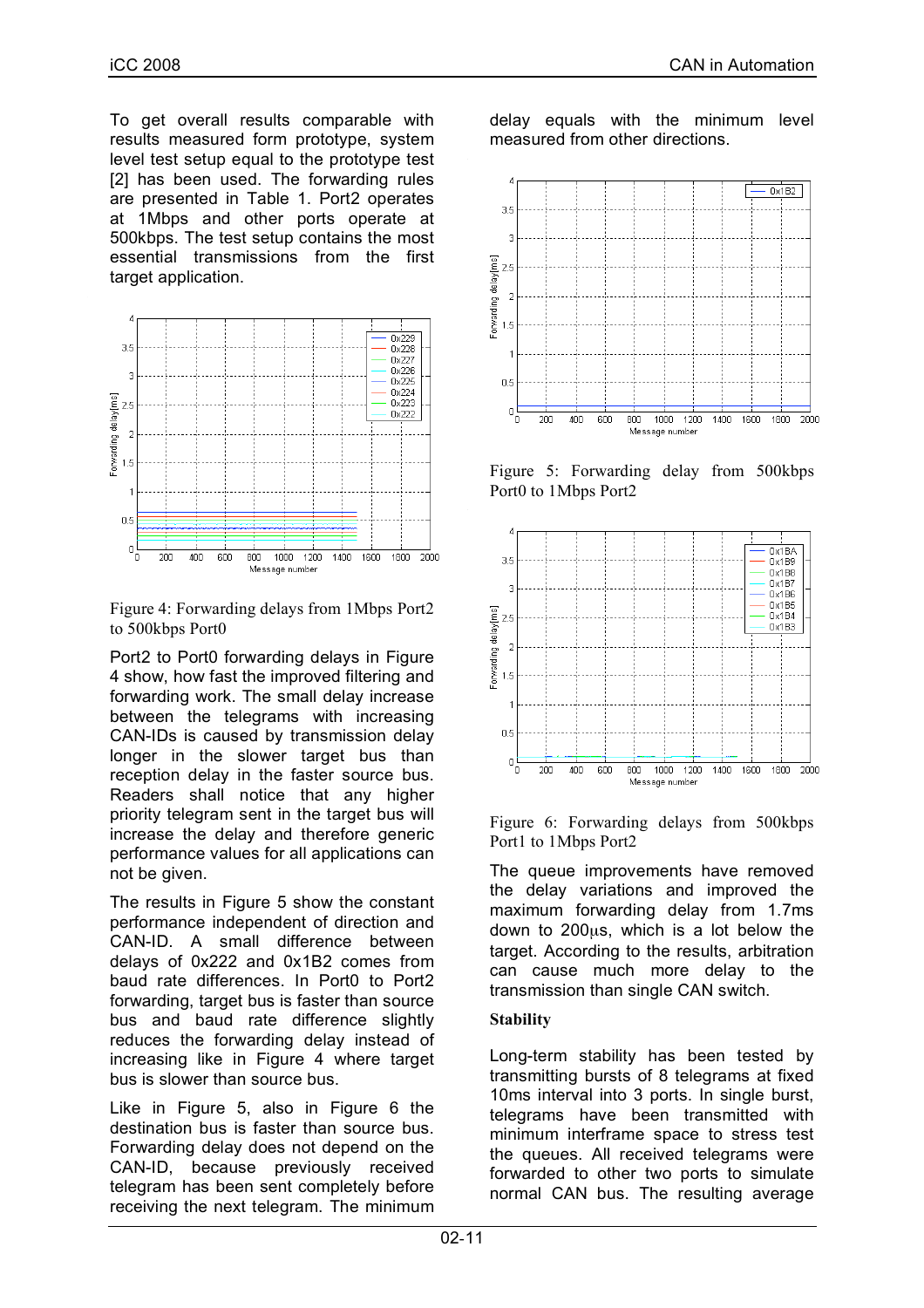bus load was 27% and after 10 million telegrams none of them was lost as presented in Figure 7. Improvement is significant when compared to results in /2/.

| <b>Bus Statistics</b>  |                  |                  |                  |  |
|------------------------|------------------|------------------|------------------|--|
|                        | CAN <sub>1</sub> | CAN <sub>2</sub> | CAN <sub>3</sub> |  |
| Busload <sup>[%]</sup> | 27.37            | 27,40            | 27.40            |  |
| Peakload [%]           | 27.70            | 27.66            | 27.68            |  |
| Std. Data [fr/s]       | 2400             | 2400             | 2400             |  |
| Std. Data [total]      | 10005064         | 10005064         | 10005064         |  |
| Ext. Data [fr/s]       | o                | ٥                | 0                |  |
| Ext. Data [total]      | o                | 0                | 0                |  |
| Std. Remote [fr/s]     | 0                | ٥                | 0                |  |
| Std. Remote [total]    | 0                | 0                | o                |  |
| Ext. Remote [fr/s]     | n                | n                | ٥                |  |
| Ext. Remote [total]    | 0                | ū                | o                |  |
| Errorframe [fr/s]      | Ω                | n                | ñ                |  |
| Errorframes [total]    | ū                | 0                | Ω                |  |
| Chip state             | Active           | Active           | Active           |  |
|                        |                  |                  |                  |  |

Figure 7: Stability test results

#### **Integrated diagnostics**

Integrated diagnostic features were designed well already in the first prototype. Queue improvements enabled improved queue overflow indications not supported by the first prototype. Error messages are transmitted into separate management interface covered later in details. All errors are indicated as CANopen EMCY telegrams. Following errors are supported by forwarding engine:

**Port error warn:** A warning is generated if serious communication problems exist in a port (see warning of serious transmission problems in CAN faultconfinement [3]).

**Port error passive**: A warning is generated if serious communication problems exist in a port (see errorpassive state in fault-confinement [3]). A port in error passive state has decreased its transmission capability and may generate other problems too (TX buffer overrun of target port in error passive state).

**Port bus-off**: Port goes to bus-off if any message can not be sent to or received from a port (see bus-off state in faultconfinement [3]).

**RX overrun**: RX overrun error is generated when the switch can not read the messages from receive HW buffer fast enough. As long as the HW is not damaged and program memory not corrupted, the RX overrun error should not exist.

**TX overrun**: If no other nodes are connected to the target port or target bus contains fatal error, TX overrun error has been generated by the switch to tell that messages can not be sent successfully to the target bus fast enough.

Inhibit time applies for EMCY transmissions and counter value is attached into manufacturer specific part of the EMCY telegram to offer amount of errors since last EMCY.

Because the management port of the switch is CANopen device, it supports heartbeat producer. It enables NMT master to monitor existence of the switch in the network. Switch enters automatically into NMT operational state to enable as fast startup as possible.

## **CANopen management**

Instead RS-232 management and diagnostics interface used in the first prototype, CANopen [13] management interface has been developed to improved version. Management interface use its own port, which can be left open or connected to any other interface. Typically management port is connected into a switching port connected with same bus segment than primary error message consumer in the system or subsystem. CANopen management interface offers following benefits:

**Uniform onboard diagnostics**: The switch supports heartbeat and emergency diagnostic services like in any CANopen device. Additional protocols and/or software are not needed.

**Standard tool support**: All standard CANopen network design, configuration download and monitoring tools required by rest of the system can be used also with the CAN switch.

**Standard process support**: Standard CANopen design process can be utilized for management of switch route table and interface parameters.

Interface parameters like baud rates and HW filter settings can be adjusted via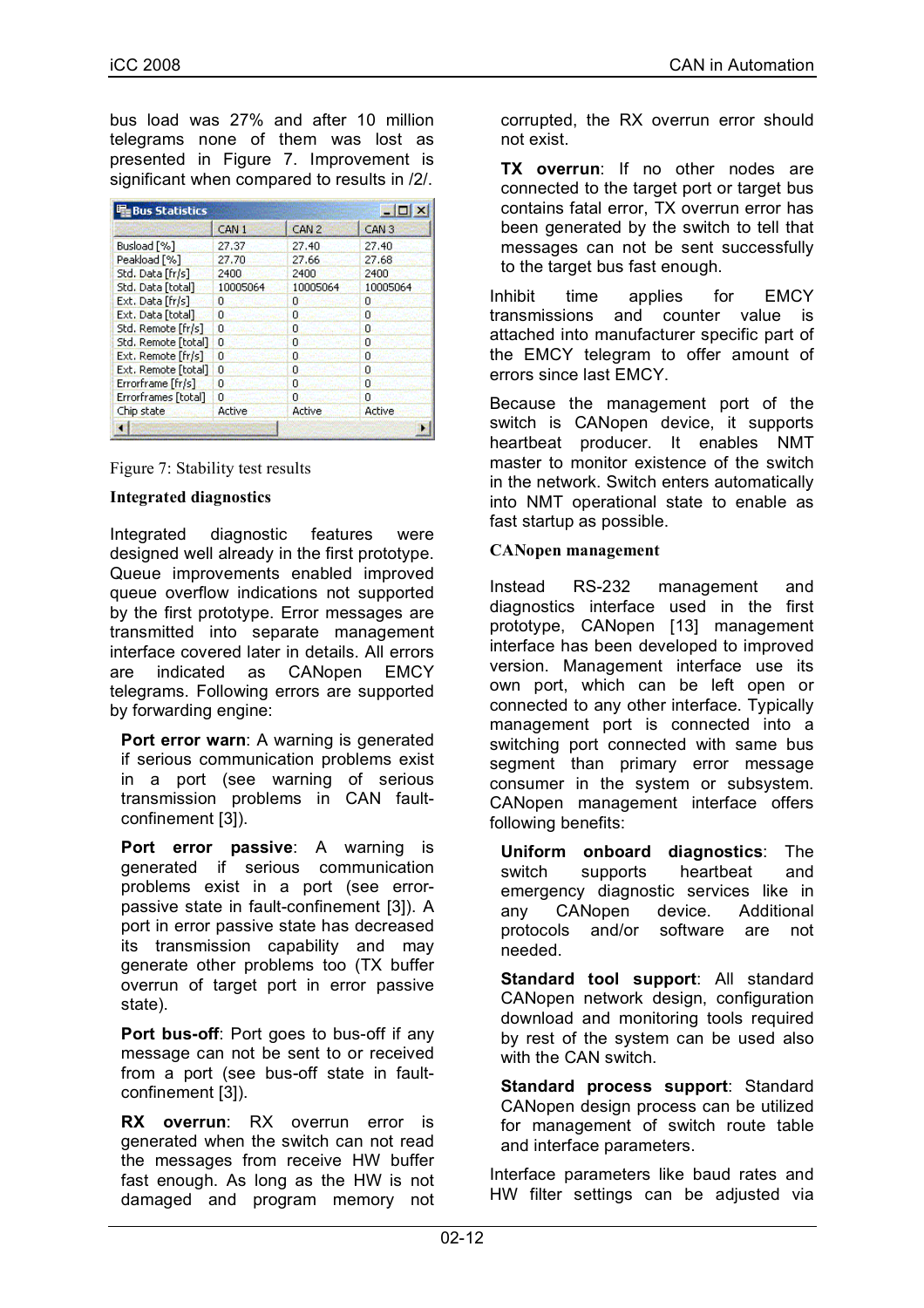manufacturer specific objects. To help system integrators, two alternative methods are supported to manage the route table:

**Simple method**: To keep the process simple and Electronic Datasheet (EDS) file [14] compact the switch supports two objects, through which the whole route table can be configured with two expedited SDO transactions. At first the route table entry value for all CAN-IDs shall be written into object "Route Table Default Value" and then writing keyword "load" into object "Load Route Table Defaults" fills the whole route table with the specified value. Example view of simple method has been presented in Figure 8.

Figure 8: Example view of simple configuration method

**Detailed method**: Route table can be configured CAN-ID wise if needed. Simple method is recommended method for loading default values. Then a special EDS with CAN-ID specific forwarding rules shall be created. Size of the resulting EDS-file strongly depends on the number of CAN-IDs needing forwarding information. Practice has been shown that efficiency of detailed method can be increased by composing the EDS-file from CANopen Profile Databases (CODB) [15] instead of using an EDS containing full route table support. The two most important CODBs contain communication profile area and manufacturer specific area objects

existing in the EDS-file used in simple method. Then additional CODB containing the application specific route table definitions are included into application specific CODB. Finally the EDS file for the detailed configuration method is composed by just combining the previously defined CODBs. Example of detailed route table configuration is presented in Figure 9.

| <b>Interactive Configurator</b>                               |                                   |
|---------------------------------------------------------------|-----------------------------------|
| 5025 Port1 acceptance mask<br>5029 Port1 filter configuration | <b>Obiect Details</b>             |
| 5030 Port2 baudrate                                           | l0x300<br>Default Value           |
| 5031 Port2 acceptance filter                                  | <b>Oxfff</b><br><b>High Limit</b> |
| 5035 Port2 acceptance mask                                    |                                   |
| 5039 Port2 filter configuration                               | 0x0<br>Low Limit                  |
| 5040 Port3 baudrate                                           | UNSIGNED16<br>Data Type           |
| 5041 Port3 acceptance filter                                  |                                   |
| 5045 Port3 acceptance mask                                    | Access<br><b>Itw</b>              |
| 5049 Port3 filter configuration                               |                                   |
| 5050 Configuration port baudrate<br>6800 CAN-ID 0x000 route   | <b>Object Access</b>              |
| 69b2 CAN-ID 0x1B2 mute                                        | 0x300                             |
| 69b3 CAN-ID 0x1B3 route                                       |                                   |
| 69h4 CAN-ID 0x1B4 mute                                        | Read<br>Write<br><b>Browse</b>    |
| 69b5 CAN-ID 0x1B5 route                                       |                                   |
| 69b6 CAN-ID 0x186 route                                       | <b>Configuration Storage</b>      |
| 69b7 CAN-ID 0x1B7 mute                                        | Save All and Reset<br>Reset       |
| 69b8 CAN-ID Bx1B8 route                                       |                                   |
| 69b9 CAN-ID 0x189 mute                                        | Laver Setting Services (LSS)      |
| 69ba CAN-ID 0x1BA route                                       | Node Id<br><b>Bitrate</b>         |
| 6a22 CAN-ID 0x222 route                                       |                                   |
| 6a23 CAN-ID 0x223 mute                                        | Bit1M                             |
| 6a24 CAN-ID 0x224 route                                       | Set Node-ID<br>Set Bitrate        |
| 6a25 CAN-ID 0x225 route                                       |                                   |
| 6a26 CAN-ID 0x226 mute                                        |                                   |
| 6a27 CAN-ID 0x227 route                                       | Close<br>Help                     |
| 6a28 CAN-ID 0x228 mute                                        |                                   |
| 6a29 CAN-ID 0x229 route                                       |                                   |

Figure 9: Example view of detailed configuration method

Support of standard design flow and file formats enable storing switch position specific configuration into Device Configuration File [14]. Configuration can be easily downloaded in production line from DCF into a brand new switch with any standard CANopen configuration download tool like the one presented in Figure 10.

| <b>CANopen Configurator</b> |                                 |                          | $-10x$ |
|-----------------------------|---------------------------------|--------------------------|--------|
| Help<br>: File              |                                 |                          |        |
| 2                           |                                 |                          |        |
|                             | 0x0000012D                      | CANopen Device           |        |
|                             | 0x00000209                      | <b>TK Engineering Oy</b> |        |
|                             | 0x00001036                      |                          |        |
|                             | 10057                           | 1.87                     |        |
|                             | 3fc                             | 1020                     |        |
| Position<br>Name            |                                 |                          |        |
| O                           | <b>CAN Switch Test Position</b> |                          |        |
|                             |                                 |                          |        |
|                             |                                 |                          |        |

Figure 10: Configuration download into switch with standard configuration download tool

#### **Discussion**

Four years successful evaluation of switched CAN buses in real applications proved the benefits of the concept. The most significant bottlenecks were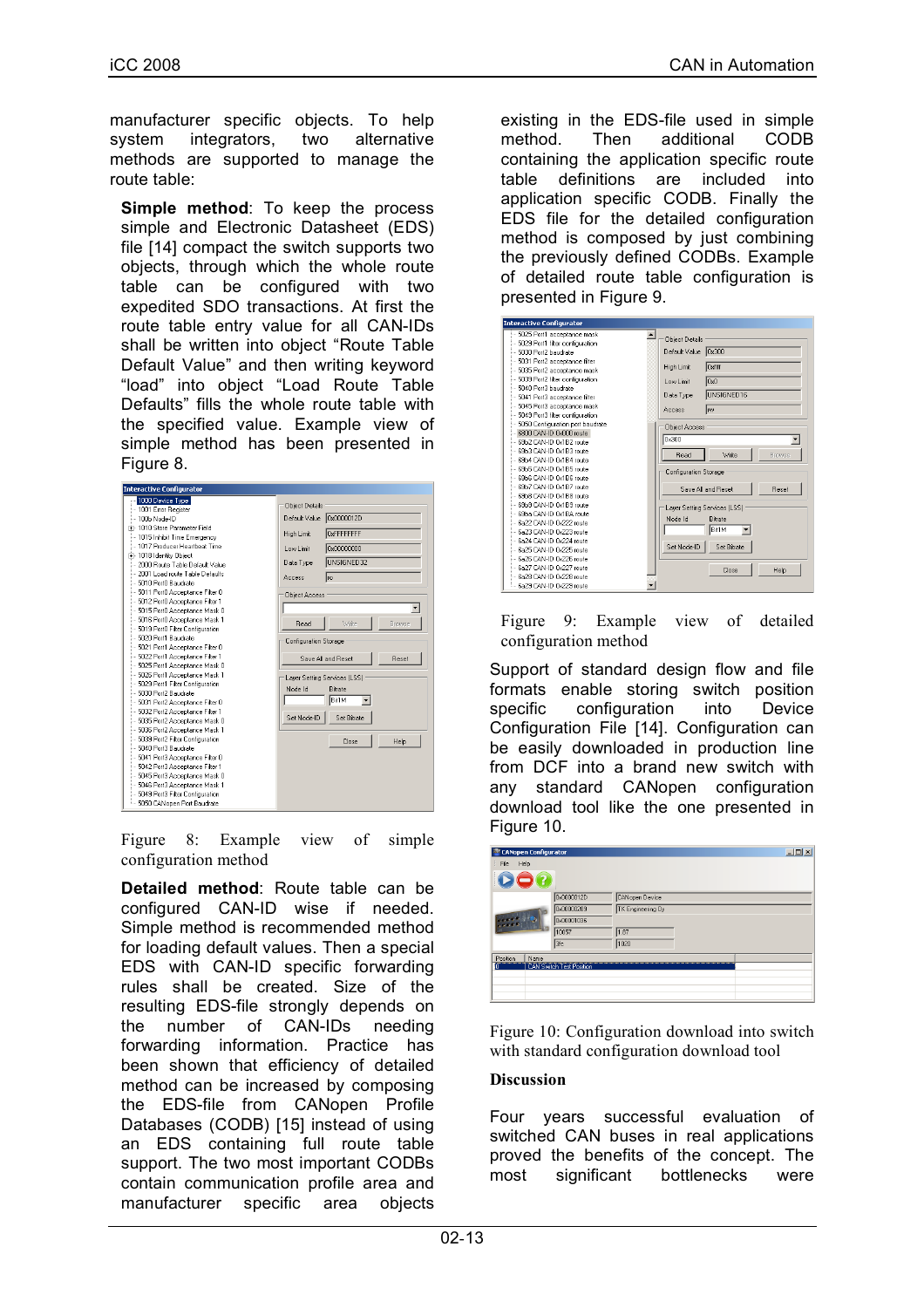recognized during the tests and the first production version was developed.

The most significant improvement was selection of a new HW platform serving better CAN switching by offering more processing power and 5 on-chip CANcontrollers with good HW message buffers. The structure of a new hardware platform enabled moving part of the buffering from SW to HW, which improved the performance. Remaining SW queue structures and forwarding principles were adopted from ATM switches to further improve the switch performance. Due to the improved internal structure, more detailed diagnostics could be implemented.

With previously listed improvements performance target was exceeded. Forwarding delay was reduced 89% down to 15µs. Based on stress test using bursts of 8 telegrams, 27% bus load was reached without lost frames, which also exceeds target value set for the upgrade.

The management and diagnostics interface was improved too. To serve well especially CANopen networking, management is made via object dictionary and error messages are using CANopen EMCY protocol. CANopen nodes in the same network can monitor existence of a switch with heartbeat protocol. When compared with the first prototype, standard CANopen design process, design-, configuration download- and analysis-tools can be used also with CAN-switches.

Future development will concentrate on improvement of physical layer diagnostics and increasing number of switching ports. Biggest challenges will be finding more possible HW platforms and feasible licensing of CAN-controller IP-blocks to be able to evaluate FPGA-implementation.

#### **References**

- [1] H. Saha, Comparison of system level networking solutions with high-speed CAN networks, Proceedings of 9:th international CAN Conference, CiA, October 2003, pp. 09-01..09-<br>08
- [2] Saha H., CAN-switch performance and fault- tolerance evaluation, CAN Newsletter 4[2005, CiA, 2005, pp. 46..50
- [3] Road Vehicles Controller Area Network Part 1: Data link layer and physical signaling, ISO 11898-1:2003(E), ISO, 2003, 52 p.
- [4] Jasperneite J., Neumann P., Theis M., Watson K., Deterministic real-time communication with switched Ethernet, 4th IEEE International Workshop on Factory Communication Systems,<br>IEEE, 2002, pp. 11-18
- [5] Elsaadany A., Singhal M., Ming T. Liu, Performance study of buffering within switches in local area networks, Proceedings of Fourth<br>International Conference on Computer International Conference on Communications and Networks, 1995, pp. 451- <sup>455</sup>
- [6] M. J. Karol, M. G. Hluchyj, S. P. Morgan, Input Versus Output Queuing on a Space-Division Packet Switch, IEEE Transactions on Communications, vol. COM-35, NO. 12, 1987, pp. 1347-1356
- [7] P. Berube, M. MacGregor, J. Nelson Amaral, FPGA implementation and experimental evaluation of <sup>a</sup> multizone network cache, Microprocessors and Microsystems <sup>28</sup> (2004), pp. 237-252
- [8] Pagiamtzis K., Sheikholeslami A., Content- addressable memory (CAM) circuits and architectures: a tutorial and survey, IEEE Journal of Solid-State Circuits, Volume 41, Issue 3, pp. 712- 727, ISSN 0018-9200
- [9] J. Chao, Saturn: A Terabit Packet Switch Using Dual Round-Robin, IEEE Communications Magazine, IEEE, December 2000, pp. 78-84
- [10] M. Nabeshima, Performance Evaluation of a Combined Input- and Crosspoint-Queued Switch, IEICE Transactions of Communication, Vol.E83-B, NO.3 March 2000, pp. 737-741
- [11] Hanzawa S., Sakata T., Kajigaya K., Takemura R., Kawahara T., A large-scale and low-power CAM architecture featuring a one-hot-spot block<br>code for IP-address lookup in a network router, IEEE Journal of Solid-State Circuits, Volume 40, Issue 4, 2005, pp. 853- 861, ISSN 0018-9200
- [12] T. E. Anderson, S. S. Owicki, J. B. Saxe, C. P. Thacker, High-Speed Switch Scheduling for Local-Area Networks, ACM Transactions on Computer Systems (TOCS), Volume 11, Issue 4, ACM, 1993, pp. 319-352, ISSN 0734-2071
- [13] CANopen Application Layer and Communication Profile, CiA DSP-301 rev. 4.1.1, CiA, <sup>2006</sup>
- [14] Electronic Datasheet Specification for CANopen, CiA 306 rev. 1.3, CiA, 2005
- [15] Profile Database Specification for CANopen, Appendix to CiA <sup>306</sup> rev. 0.3, CiA, <sup>2000</sup>